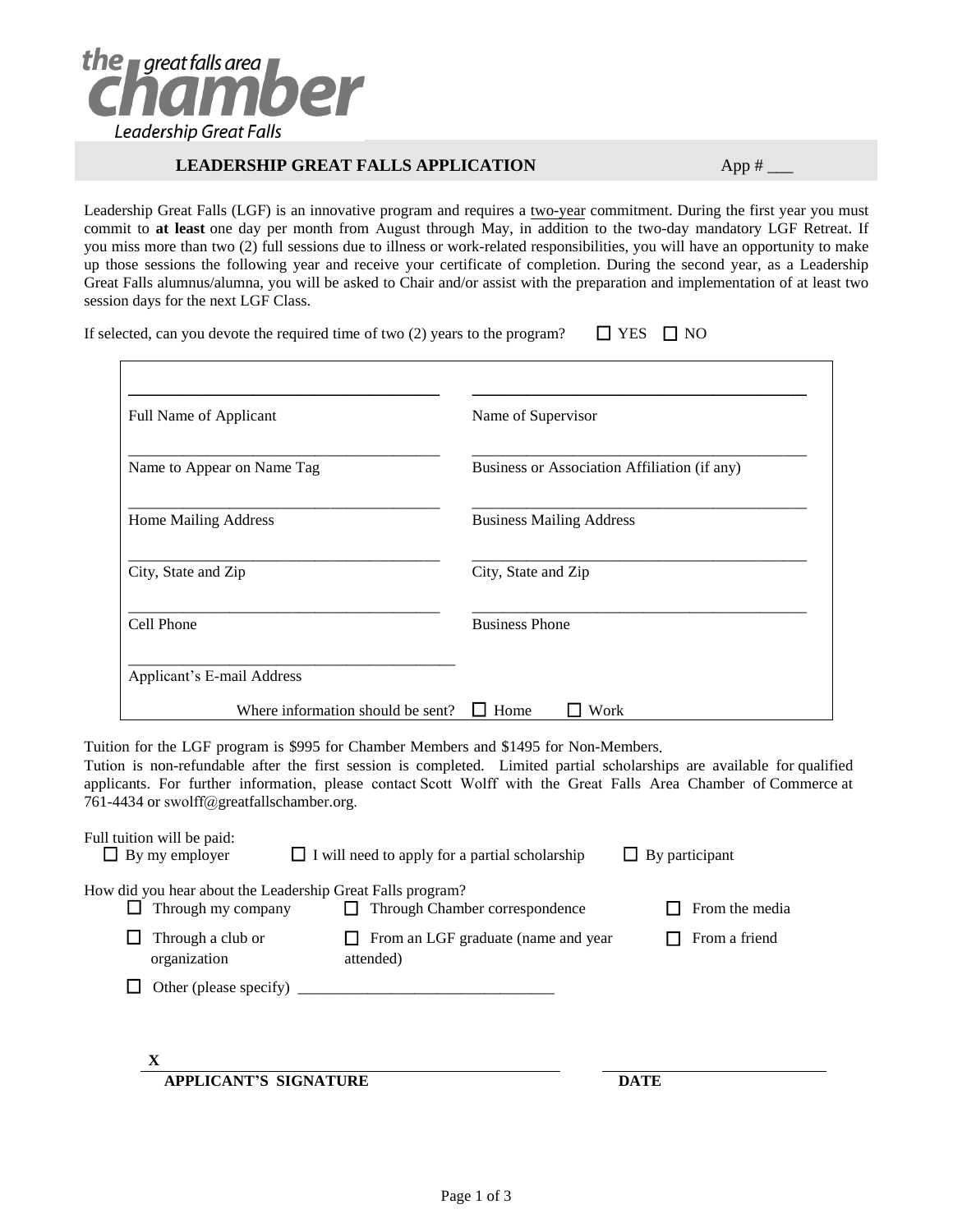**In order for you to be considered for the Leadership Great Falls Program, this application must be completed in its entirety, signed and returned to:**

## **The Great Falls Area Chamber of Commerce Attn: Leadership Great Falls 100 1 st Ave N**

**Great Falls, MT 59401**

**For questions, please feel free to contact Scott Wolff at 761-4434 or swolff@greatfallschamber.org. APPLICATION DEADLINE IS June 17, 2022. You will be contacted by July 22, 2022 regarding your submission. Thank You.**

## **PLEASE PROVIDE AN ATTACHED STATEMENT TO ANSWER THE FOLLOWING QUESTIONS:**

- 1. What is your personal reflection of Leadership?
- 2. List the major business, professional, service, and social activities in which you have participated during the past five years.
- 3. Please list any awards or special recognition you have received due to your affiliations listed above.
- 4. List three major opportunities and three major challenges you see facing the Great Falls area. Explain how each is an opportunity or challenge.

| Opportunities: | Challenges     |
|----------------|----------------|
| a.             | a.             |
| b.             | b.             |
| $\mathbf{c}$ . | $\mathbf{c}$ . |

- 5. Describe how you feel the LGF Program can assist you to become a better leader within our community.
- 6. Please describe your expectations relative to the Leadership Great Falls Program.
- 7. Please identify what contributions you can bring to the program.